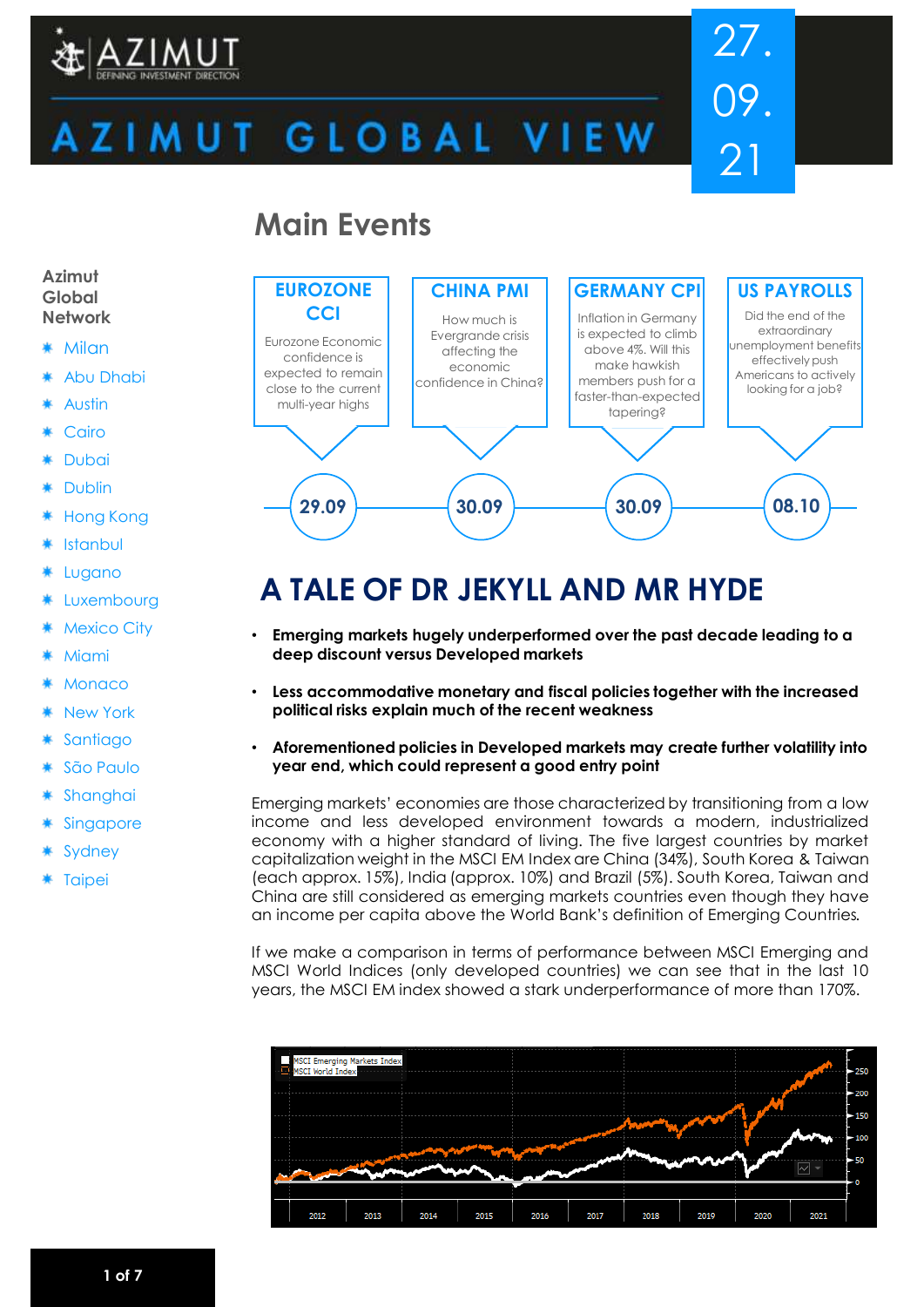

# **(continued)**



This has reset relative valuations to attractive levels (see chart above on P/B and next 12 months expected P/E valuation metrics in the last 10 years). However, even though a theoretical allocation of 13% (based on the MSCI ACWI) or around 37% (based on gross domestic product), Emerging Markets still remain largely underweight in the global institutional investors' allocations.

As the COVID-19 pandemic spread in 2020, investors initially withdrew their capital from emerging markets at record speed, threatening a financial crisis. But after the initial shock, the situation returned to normal. Global financial institutions like the International Monetary Fund and the World Bank have provided financial assistance and debt service relief playing an important role in stabilizing the markets. The pace of recovery has varied widely. China, Korea, and Taiwan all responded quickly to control the initial outbreak. But, China has recently instituted lockdowns again to control outbreaks. However, countries like India and Brazil suffered a brutal second wave that overwhelmed the countries' healthcare systems. The rollout vaccination in the first half of the year was slower than that of the western countries mainly due to little vaccine manufacturing in emerging markets.

The global recovery happening now since the beginning of 2021 is giving confidence that pent-up demand could persist until Q2 2022. However, strong rise in the commodities price combined with the dramatic surge in shipping costs, and bottlenecks in the supply chain is causing a sharp rise in inflation all over the world. Countries like Russia and Brazil are particularly sensitive to rising inflation and they immediately raised interest rates in different occasions. In other countries like Turkey and Poland, governments are openly driving for growth and prices are rising fast: in Poland they run a strong expansionary budget whilst in Turkey central bank surprised the market recently by cutting interest rates.

Rising commodity prices, buoyed by the global economic recovery, represent an advantage for some exporting countries like Russia and the Middle East. Brazil is an exception due to increasing political instability and the increase in rates to fight inflation. Conversely, commodity importing countries like China and Emerging Asia in general were at a disadvantage.



*Source: Bloomberg, data in USD*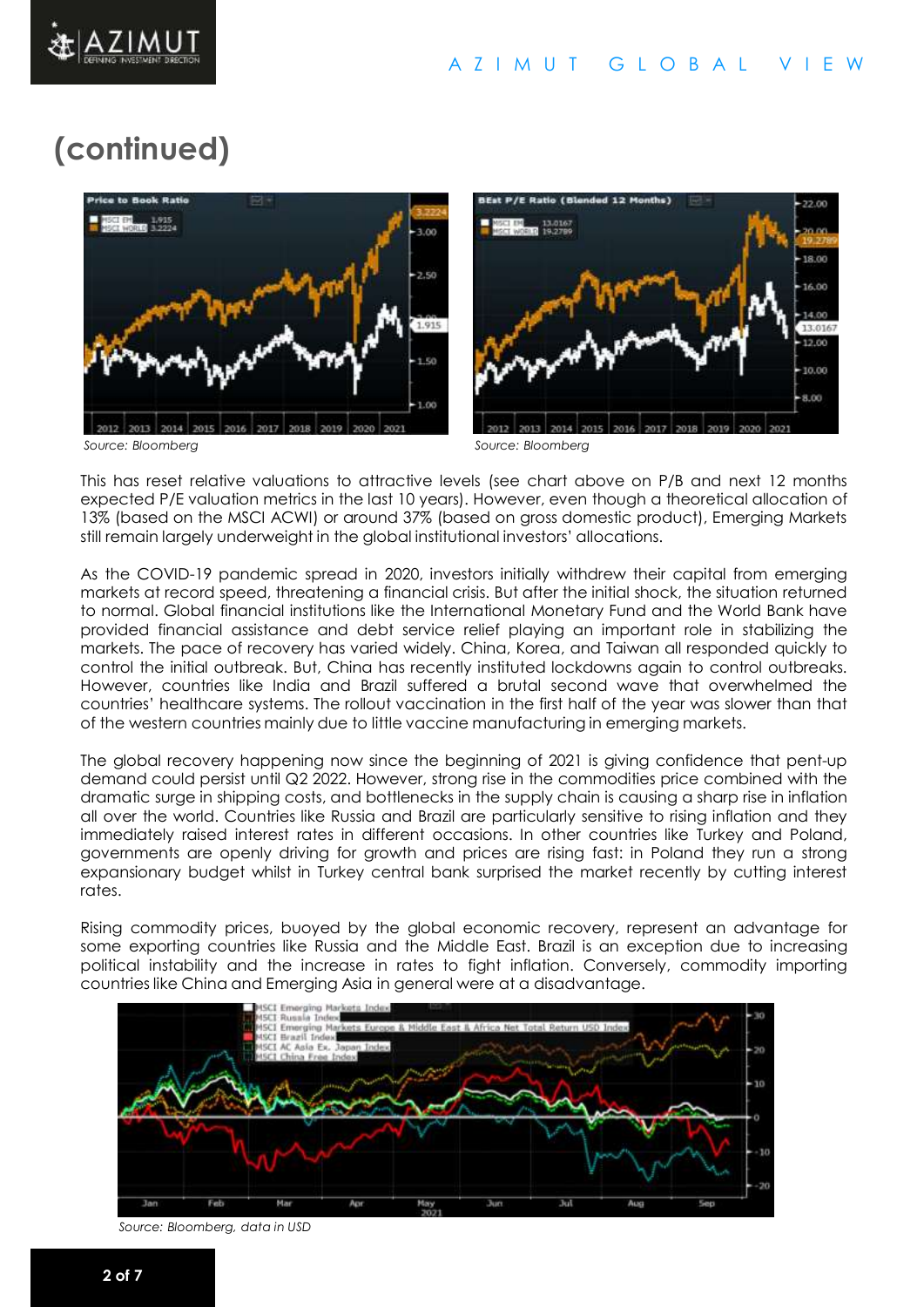

# **(continued)**

However, fear is once again on the rise. As inflation increases in the United States, the Federal Reserve could raise its interest rates in the foreseeable future. Meanwhile, it seems likely that the path of QE will be gradually reduced in the next 9 to 12 months. This might put emerging markets at a risk of a rise in the cost of capital and a flight of capital.

If inflation will prove not to be transitory due to strong demand and bottlenecks in the supply chain, it would be a negative for global equities including emerging markets equities. Reflation can lead to derating equity valuation multiples for companies in certain rate sensitive sectors. In this respect, it is worth noting that over the past few years the weight of "growth" stocks in the MSCI Emerging Markets and particularly in Asia has grown significantly. Growth stocks with extremely elevated valuation multiples are often more vulnerable to this kind of negative market reaction, particularly those in the healthcare, communication services, consumer discretionary, and information technology sectors. That's because much of their earnings potential is priced in the future, and higher interest rates reduce the current value of those earnings.

A rise in interest rates in developed countries, driven by expectations of a more hawkish central bank actions, can harm emerging market economies. We already witnessed it several times in the years following the great financial crisis in 2008, for example in 2012-13 or 2015-16 situations where the capital is withdrawn from emerging markets causing their currencies to depreciate. We should be aware that in the past decade, with constant intervention from central banks that forced trillions of developed markets government issuance to negative yield, many institutional investors were forced to look for higher returns financing emerging markets bond issuance either in local currency and hard currency; this apparently positive environment gave those countries the chance to dramatically increase their debt exposure from 30% of the economic output before the GFC in 2008 to a percentage well above 60% today.

Another aspect to take into consideration for emerging markets is the political turbulence that can take place any time. Amongst the major emerging markets regions, Latin America suffered several important political changes in the last 12 months. For example, few months ago, mass protests took place in Colombia over a proposed tax increase, but even though the proposal was scrapped, fueled by anger over economic inequality, the demonstrations lasted for about two month. Meanwhile, surprise election results in Peru and Mexico have reshaped the political landscape. Even in Brazil, the President Bolsonaro, fearing a loss in next year elections, clearly said that he wouldn't accept a defeat that led to rising worries of a potential military coup. We ended up with a situation where even though Latin American economies are deeply linked to export in raw materials (i.e. İron/ore, copper, oil, soy, sugar cane, etc.) political risk was a drag on the performance of Latin America whose YTD slightly underperformed the global emergingindex.



*Source: Bloomberg, data in USD Source: Bloomberg*

As we mentioned above, about one third of the MSCI EM Index is represented by China alone and more than 75% is represented by Asian countries. Chinese equities have been under stress in the past months, due to tighter regulation and deleveragingeffortsby the Chinese government.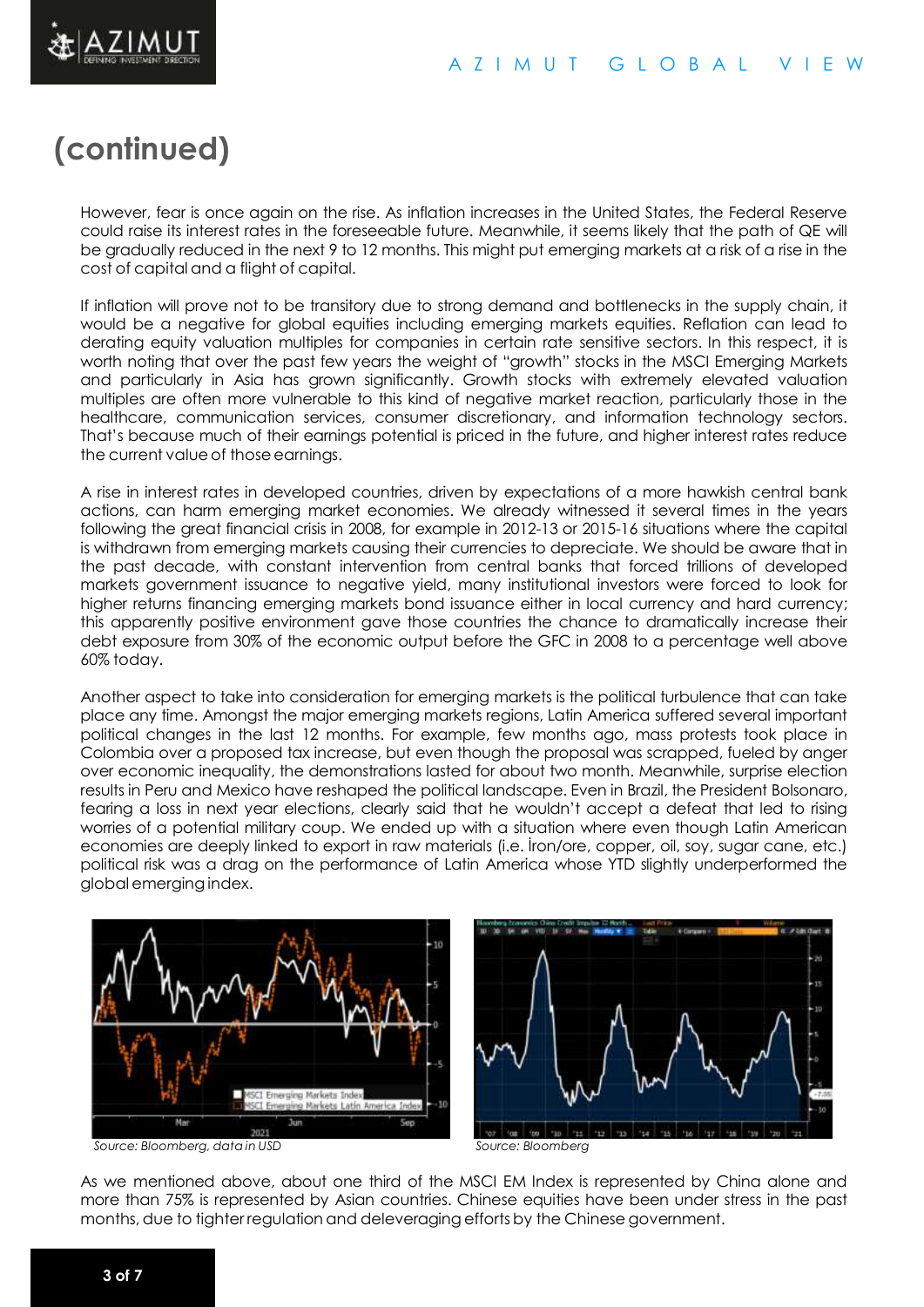

# **(continued)**

In the last year, China has revealed several new regulations that reaffirms the ruling Chinese Communist Party's authority over citizens' digital life. A recent legislation reduced the amount of time that children and teens can spend playing video games to just three hours per week and banned online celebrity fan clubs. The new rules are part of a broader crackdown by Beijing's efforts to tackle supposedly monopolistic practices by the internettechnology giantslike Alibaba and Tencent.

By late July, the education sector was clearly Beijing's next target. Regulators ordered tutoring companies to restructure as non-profits, cut operating hours and remove foreign investment. Shares of industry leaderssuch as Tal Education, New Oriental Education & Technology were deeply hammered. Moreover, China is showing absolute and relative restraint on monetary policy stimulus since credit impulse indicator has turned sharply downwards(see chartin the previous page).

However, globally coordinated fiscal and monetary stimulus effort to combat the risk of a global depression induced by Covid-19 has helped to avoid spillover on the global economy due to Chinese moderation on its monetary policies. Of course, the scenario may change if the rest of the world shifts to less supportive monetaryand fiscal policies.

In terms of flows this year, some investors clearly looked at ways to lower their investments in EMs through reducing China exposure and trying to be more focused on other emerging areas that are more commodity driven such as Russia and Middle East and favoring markets like India and Taiwan within Asia.

This process of window-dressing (reducing exposure to assets that underperformed during the year)mainly driven by professional investors could continue into year end. Furthermore, the possibility of less accommodative monetary policies by western central banks in the coming months and increased political risk in some EM countries are likely to add further pressure on Emerging markets equities.

On the positive side tough, Emerging markets show long term attractive valuation compared to developed countries; the sentiment in the region is already quite negative as investors incorporated the increased political risks in their expectations, while the rise in commodities price was a boost for more countries export oriented countries. Therefore, even if the next few months could still prove to be a bumpy road, there might be good entry points to accumulate.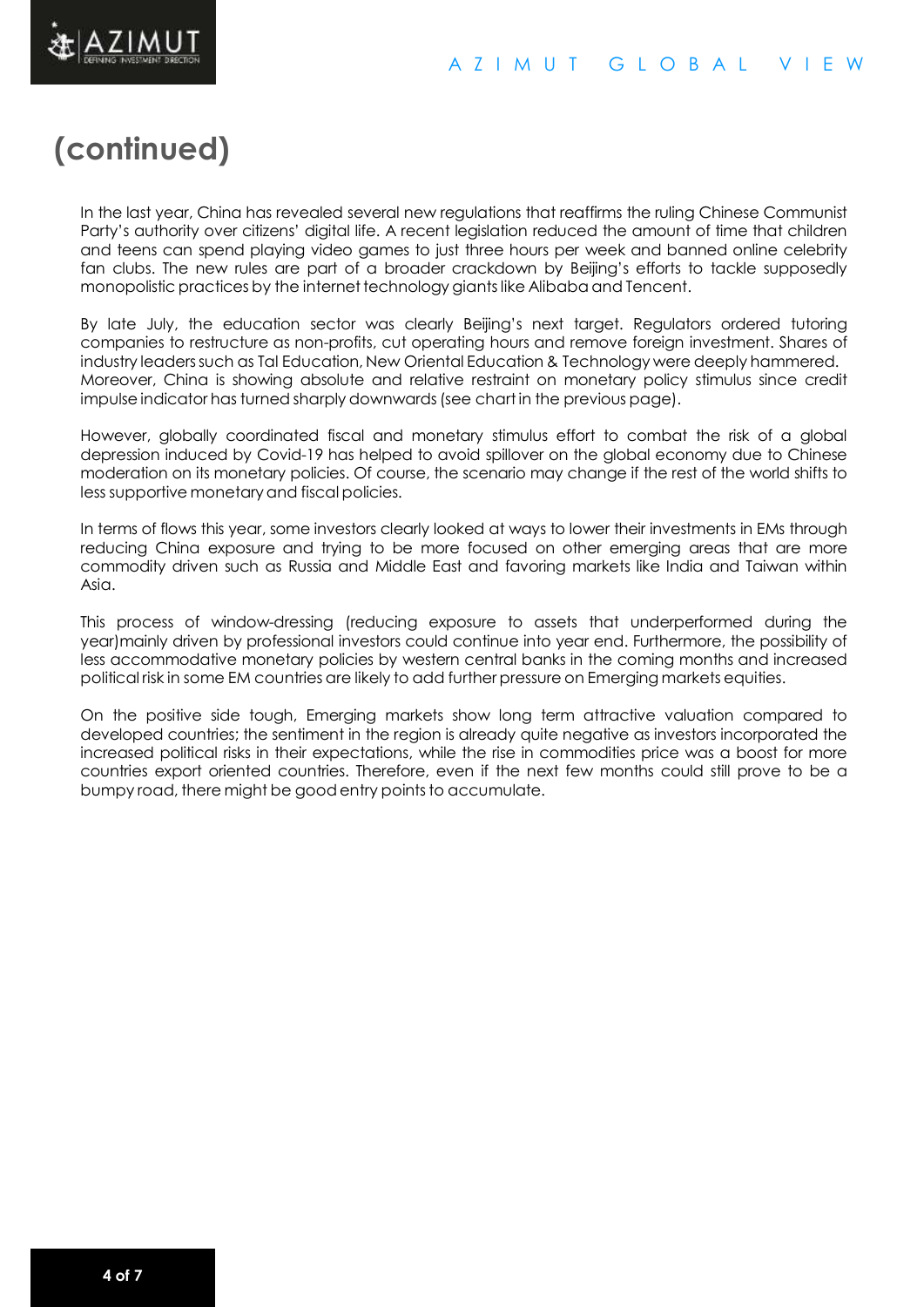

### **Asset Allocation View**



### **Equity**

#### **Developed Markets**



We reduced our recommendation on Developed Markets Equities to **Slightly Underweight**. Central banks, especially the Fed and the Bank of England, began to announce that the monetary policy will be less accommodative going forward. Together with the waning fiscal stimulus, historically elevated valuations and the financial crackdown in China, a short term retracement is growingly imminent. While there is no clear preference for any particular style within equities, there is a stronger inclination for European stocks.

#### $\equiv$ **US Europe Japan**

### **Emerging Markets**

| <b>MANIA</b>                   | We maintained our recommendation on Emerging Markets Equities as<br>Slightly Underweight. Even if Emerging markets are trading at a substantial<br>discount vs. Developed Markets and in relative terms it could be reasonable<br>to start increasing the exposure to EM equities, in the short term the switch to<br>a more hawkish stance from the Fed and BoE coupled with the financial<br>Ĕ<br>crackdown in China could still cause Emerging Markets to suffer in both<br>relative and absolute terms. |              |  |              |  |
|--------------------------------|-------------------------------------------------------------------------------------------------------------------------------------------------------------------------------------------------------------------------------------------------------------------------------------------------------------------------------------------------------------------------------------------------------------------------------------------------------------------------------------------------------------|--------------|--|--------------|--|
| <b>UNDER</b><br><b>NEUTRAL</b> | <b>OVER</b>                                                                                                                                                                                                                                                                                                                                                                                                                                                                                                 |              |  |              |  |
|                                |                                                                                                                                                                                                                                                                                                                                                                                                                                                                                                             |              |  |              |  |
| Asia ex-Japan                  |                                                                                                                                                                                                                                                                                                                                                                                                                                                                                                             | <b>EEMEA</b> |  | <b>LATAM</b> |  |
|                                |                                                                                                                                                                                                                                                                                                                                                                                                                                                                                                             |              |  |              |  |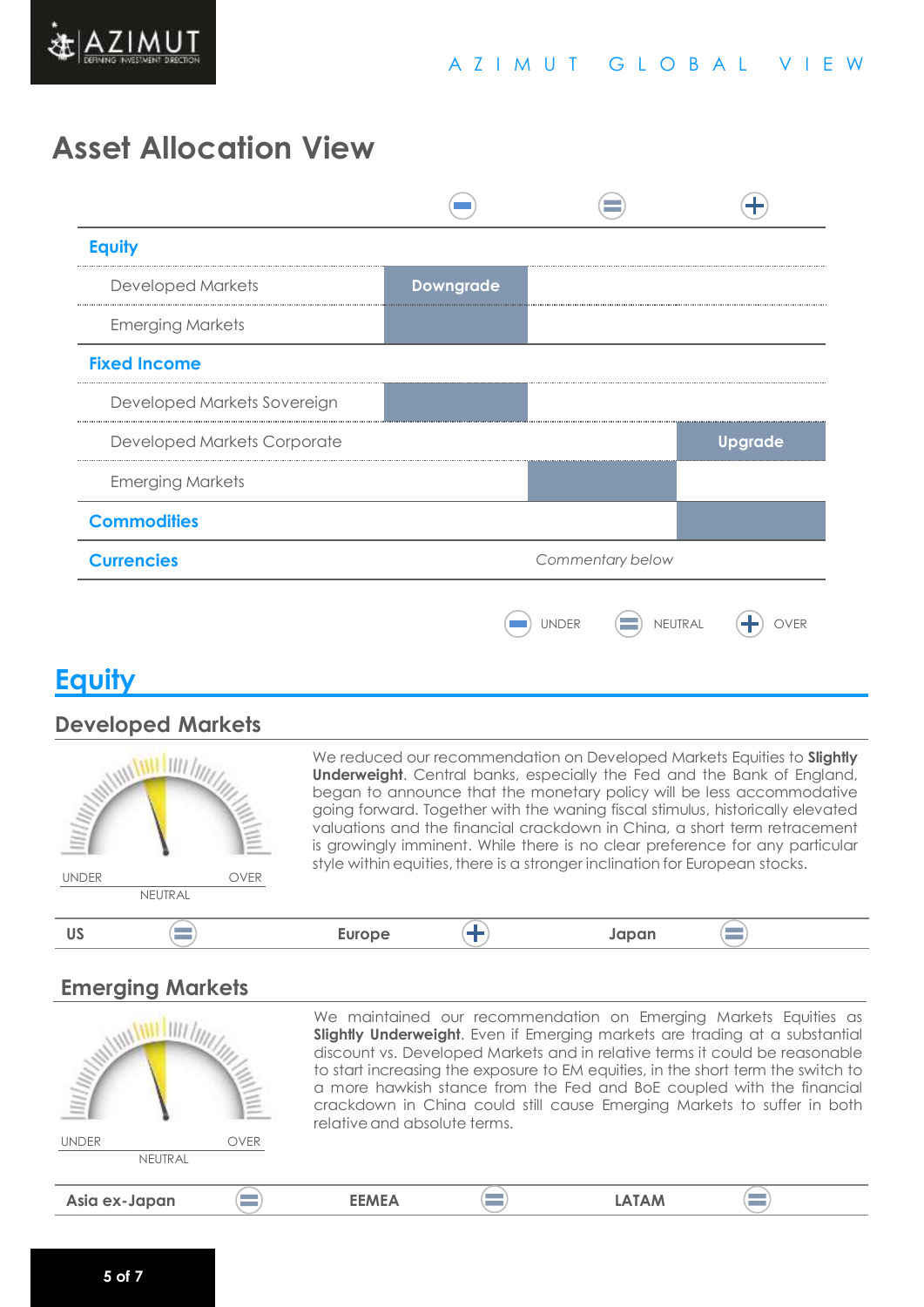

#### A Z I M U T G L O B A L V I E W

### **Fixed Income**

#### **Developed Markets Sovereign**

| <b>UNDER</b><br><b>OVER</b><br>NEUTRAL | We reduced our conviction on Developed Markets Sovereign Bonds from<br>Underweight to <b>Slightly Underweight</b> . Risk-free rates increased over the past<br>weeks due to the anticipation of a less accommodative monetary policy from<br>central banks, expectations that have been confirmed by the Fed and the<br>Bank of England. The movement in risk-free rates may have already reached<br>the halfway point. However, should risky assets begin a short term retracement<br>amid the waning fiscal and monetary stimulus, the demand for safe-haven<br>government bonds may increase in a risk-off scenario while limiting the upside<br>in risk-free rates. |
|----------------------------------------|-------------------------------------------------------------------------------------------------------------------------------------------------------------------------------------------------------------------------------------------------------------------------------------------------------------------------------------------------------------------------------------------------------------------------------------------------------------------------------------------------------------------------------------------------------------------------------------------------------------------------------------------------------------------------|
| <b>EU Periphery</b>                    | <b>US Treasury</b>                                                                                                                                                                                                                                                                                                                                                                                                                                                                                                                                                                                                                                                      |
| <b>EU Core</b>                         | <b>Japanese JGB</b>                                                                                                                                                                                                                                                                                                                                                                                                                                                                                                                                                                                                                                                     |

#### **Developed Markets Corporate**



#### **Emerging Markets**

| <b>Local Currency</b>                                                 |             | <b>Hard Currency IG</b>                                                                                                                                                                                                                                                                                            |  | <b>Hard Currency HY</b> |  |  |  |
|-----------------------------------------------------------------------|-------------|--------------------------------------------------------------------------------------------------------------------------------------------------------------------------------------------------------------------------------------------------------------------------------------------------------------------|--|-------------------------|--|--|--|
| NEUTRAL                                                               |             | move significantly higher from here, the view on the asset class is still<br>balanced with risks tilted to the downside.                                                                                                                                                                                           |  |                         |  |  |  |
| <b>UNDER</b>                                                          | <b>OVER</b> | Fed may lead to short term underperformance. Assuming that US rates will not                                                                                                                                                                                                                                       |  |                         |  |  |  |
| $\frac{\ f\ _{\mathcal{U}}}{\ f\ _{\mathcal{U}}}}\ f\ _{\mathcal{U}}$ |             | and political risks. Therefore, on one hand the EM bonds look attractive on a<br>relative basis and they still enjoy from the ample liquidity in the markets driven<br>by the hunt for yield. On the other hand, the approaching tapering by the                                                                   |  |                         |  |  |  |
|                                                                       |             | We kept our recommendation as <b>Neutral</b> . Emerging Markets Bonds spreads<br>have compressed less than the developed market bonds with similar risk. This<br>happened as most EM central banks adopted more conservative monetary<br>policies than developed markets, and also because of the increased policy |  |                         |  |  |  |

### **Commodities**

WILLIAM ANTI AN

NEUTRAL UNDER OVER

We maintained our **Positive** view on the asset class. We continue to be positive precious metals specifically as they should benefit from very low real rates and rising inflation, and also they could serve as an hedge in case of increased risk aversion. Additionally, we maintain our bullish stance on energy and industrial metals due to the strength of the demand, supply constraints and shipping bottlenecks.

| _______ | $- - - -$<br>-<br>$ -$ |  | . <i>. .</i> |
|---------|------------------------|--|--------------|
|         |                        |  |              |